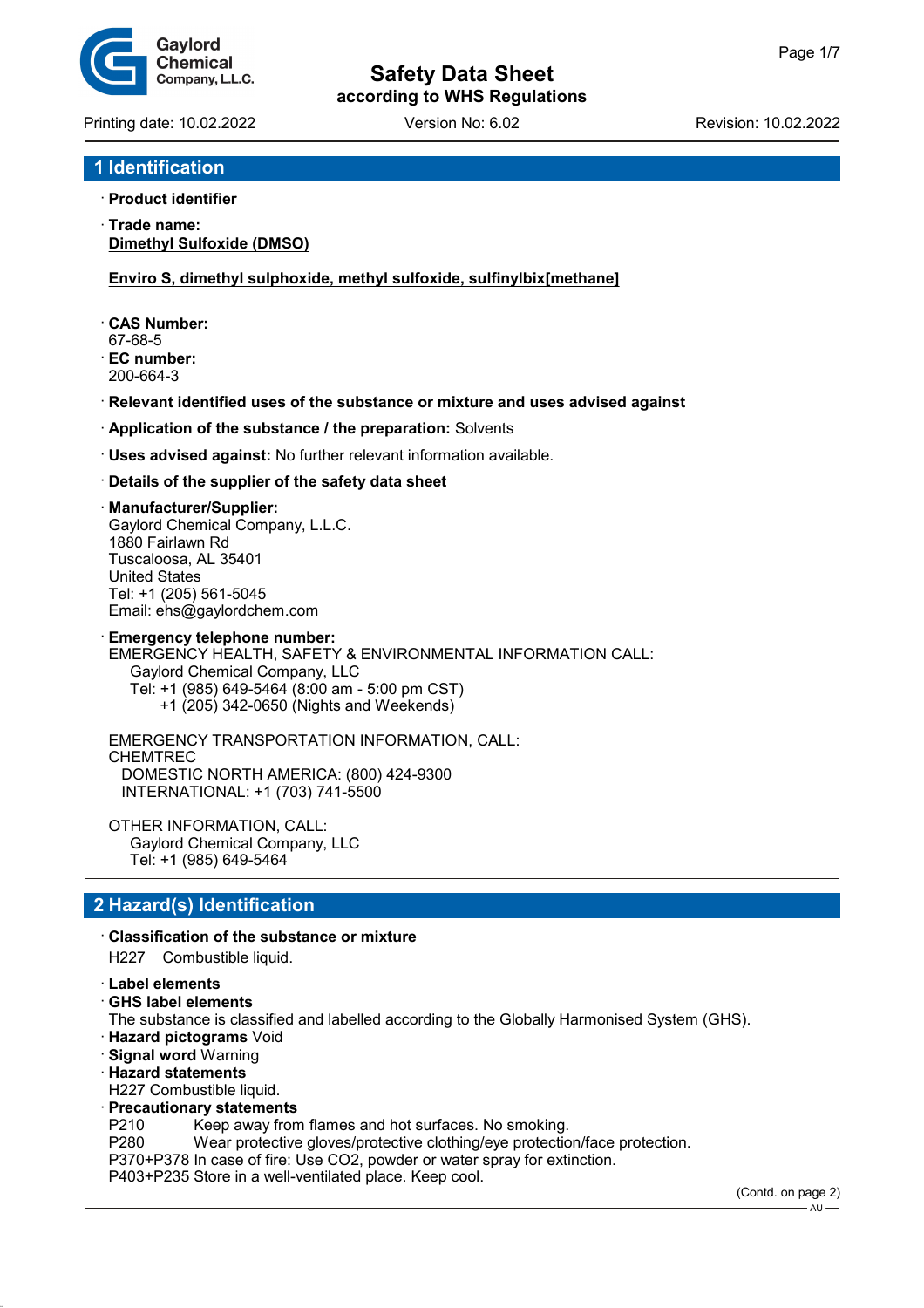Printing date: 10.02.2022 Version No: 6.02 Revision: 10.02.2022

#### **Trade name: Dimethyl Sulfoxide (DMSO)**

- (Contd. of page 1) P501 Dispose of contents/container in accordance with local/regional/national/international regulations.
- · **Other hazards**
- · **Results of PBT and vPvB assessment**
- · **PBT:** No
- · **vPvB:** No

## **3 Composition and Information on Ingredients**

- · **Chemical characterisation: Substances**
- · **CAS No. Description** 67-68-5 dimethyl sulfoxide
- · **Identification number(s)**
- · **EC number:** 200-664-3

## **4 First Aid Measures**

- · **Description of first aid measures** · **General information:**
- No special measures required.
- If symptoms persist consult doctor.
- · **After inhalation:** Supply fresh air.
- · **After skin contact:** Generally the product does not irritate the skin.
- · **After eye contact:**
- Rinse opened eye for several minutes under running water.

Remove contact lenses, if present and easy to do. Continue rinsing.

· **After swallowing:** Rinse mouth.

Do NOT induce vomiting.

- · **Information for doctor:**
- · **Most important symptoms and effects, both acute and delayed Coughing**
- Gastric or intestinal disorders
- · **Indication of any immediate medical attention and special treatment needed**

No further relevant information available.

## **5 Fire Fighting Measures**

- · **Extinguishing media**
- · **Suitable extinguishing agents:**

CO<sub>□</sub>, powder or water spray. Fight larger fires with water spray or alcohol resistant foam.

- Use fire extinguishing methods suitable to surrounding conditions.
- · **For safety reasons unsuitable extinguishing agents:** Water with full jet
- · **Special hazards arising from the substance or mixture**

Formation of toxic gases is possible during heating or in case of fire. In case of fire, the following can be released: Carbon monoxide Carbon dioxide Sulphur oxides (SOx) · **Advice for firefighters**

- · **Protective equipment:** Wear self-contained respiratory protective device.
- · **Additional information**
- Cool endangered receptacles with water spray.

Collect contaminated fire fighting water separately. It must not enter the sewage system.

(Contd. on page 3)  $-AU -$ 

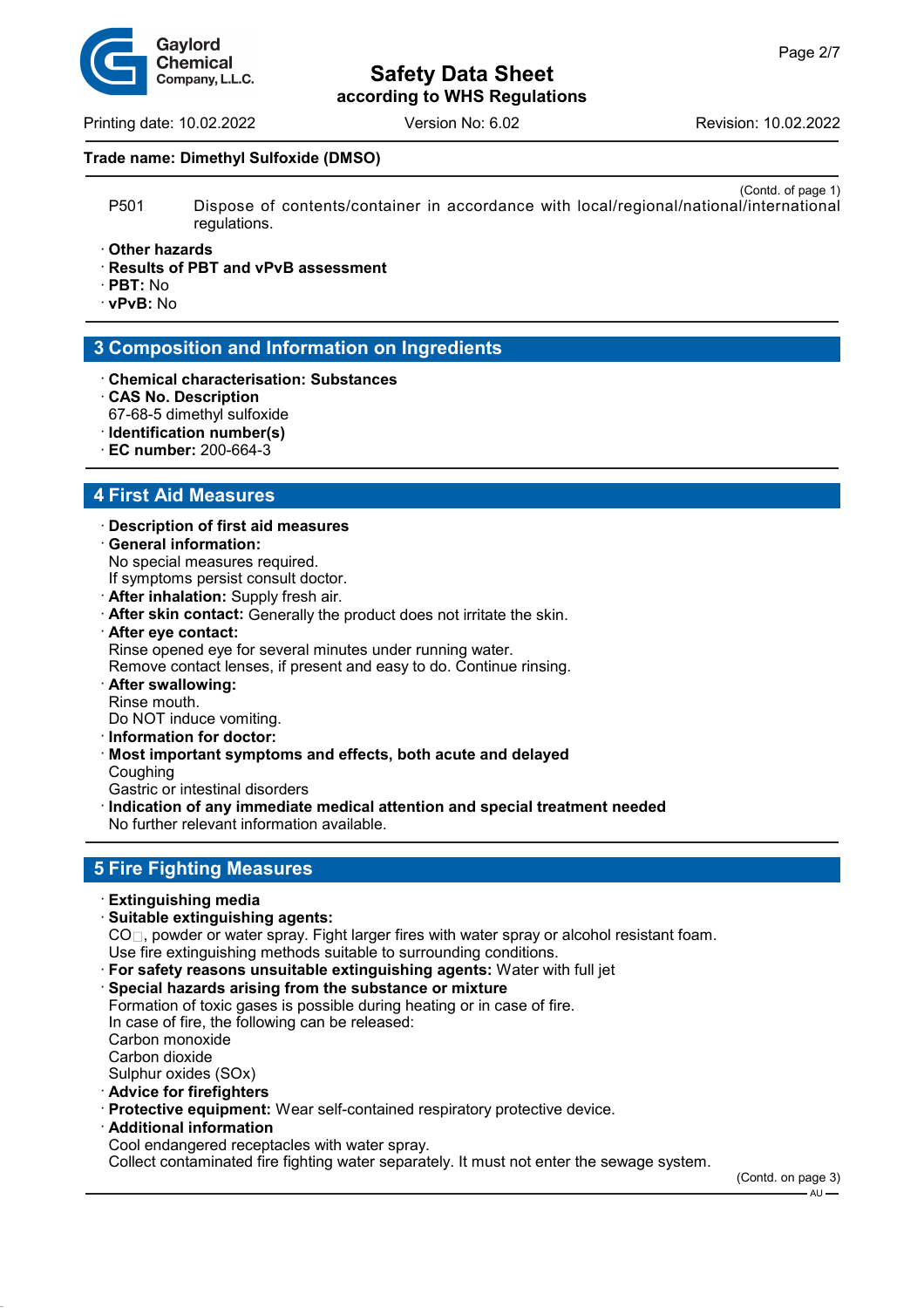Printing date: 10.02.2022 Version No: 6.02 Revision: 10.02.2022

### **Trade name: Dimethyl Sulfoxide (DMSO)**

(Contd. of page 2)

## **6 Accidental Release Measures**

- · **Personal precautions, protective equipment and emergency procedures** Ensure adequate ventilation. Keep away from ignition sources. Wear protective clothing. · **Environmental precautions:**
- Dilute with plenty of water.

Do not allow to enter sewers/ surface or ground water.

· **Methods and material for containment and cleaning up:** Absorb with liquid-binding material (sand, diatomite, acid binders, universal binders, sawdust). Dispose of the material collected according to regulations.

**Reference to other sections** See Section 7 for information on safe handling. See Section 8 for information on personal protection equipment. See Section 13 for disposal information.

# **7 Handling and Storage**

- · **Handling:**
- · **Precautions for safe handling** Ensure good ventilation/exhaustion at the workplace.
- · **Information about fire and explosion protection:** Keep ignition sources away Do not smoke.
- · **Conditions for safe storage, including any incompatibilities**
- · **Storage:**
- · **Requirements to be met by storerooms and receptacles:** Store only in the original receptacle.
- · **Information about storage in one common storage facility:**
- Do not store together with oxidising and acidic materials.
- **Further information about storage conditions:** Store in cool, dry conditions in well sealed receptacles. Store receptacle in a well ventilated area.
- · **Specific end use(s)** No further relevant information available.

## \* **8 Exposure controls and personal protection**

· **Control parameters**

#### · **Ingredients with limit values that require monitoring at the workplace:**

The product does not contain any relevant quantities of materials with critical values that have to be monitored at the workplace.

- · **Exposure controls**
- · **Personal protective equipment:**
- · **General protective and hygienic measures:**

Keep away from foodstuffs, beverages and feed.

Do not eat, drink, smoke or sniff while working.

The usual precautionary measures are to be adhered to when handling chemicals.

- · **Respiratory protection:**
- Not necessary if room is well-ventilated.

Use suitable respiratory protective device when high concentrations are present.

- Only during spraying without adequate removal by suction.
- · **Protection of hands:**

The glove material has to be impermeable and resistant to the product/ the substance/ the preparation. Selection of the glove material on consideration of the penetration times, rates of diffusion and the degradation.

(Contd. on page 4)  $-$  AU  $-$ 

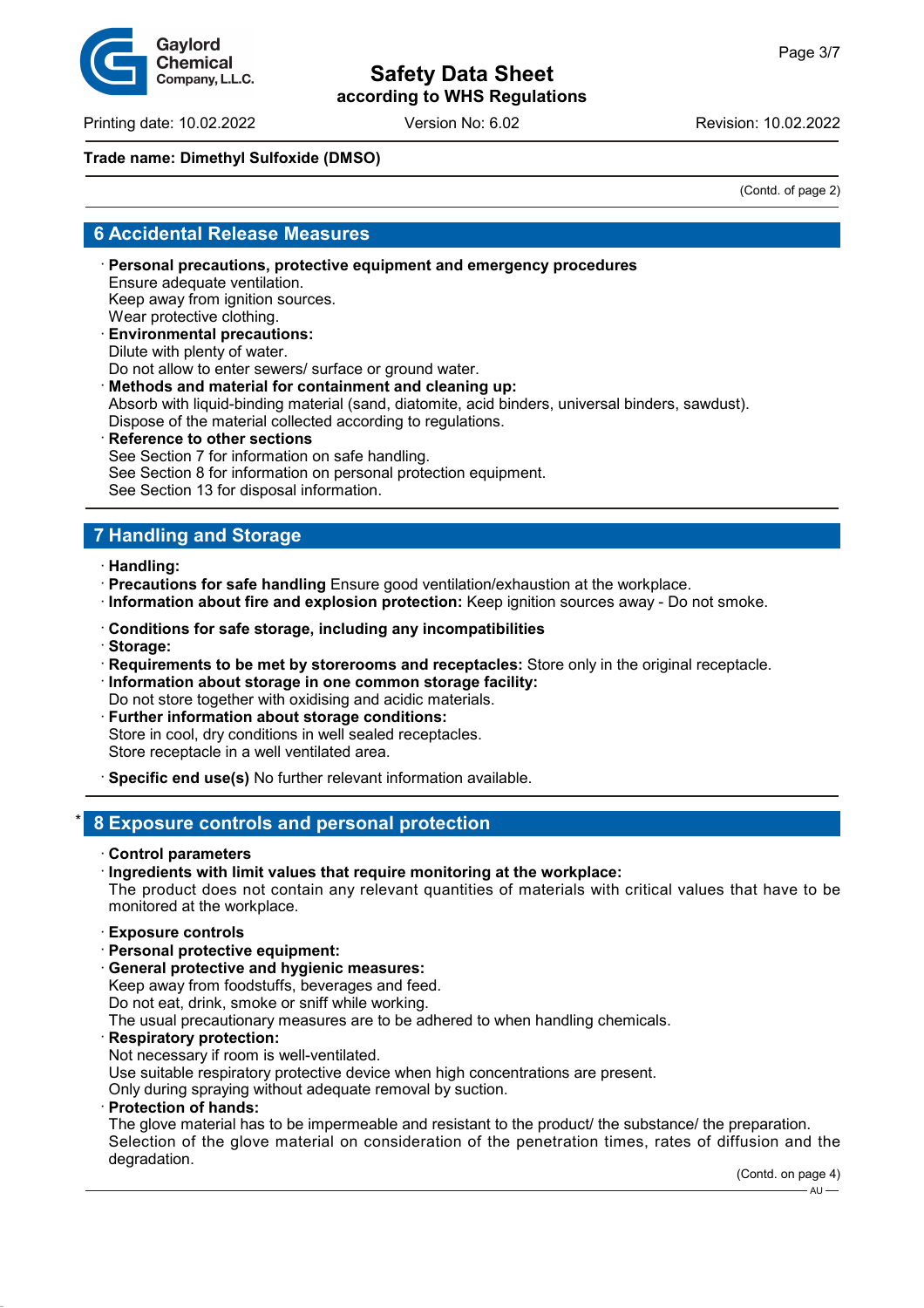Printing date: 10.02.2022 Version No: 6.02 Revision: 10.02.2022

### **Trade name: Dimethyl Sulfoxide (DMSO)**

(Contd. of page 3)

· **Material of gloves** The selection of the suitable gloves does not only depend on the material, but also on further marks of quality and varies from manufacturer to manufacturer. Butyl rubber, BR

Nitrile rubber, NBR

Gaylord **Chemical** Company, L.L.C.

Recommended thickness of the material:  $\geq 0.75$  mm

**Penetration time of glove material** 

The exact break through time has to be found out by the manufacturer of the protective gloves and has to be observed.

· **Eye protection:**



Tightly sealed goggles

· **Body protection:** Protective work clothing

# \* **9 Physical and Chemical Properties**

| Information on basic physical and chemical properties<br><b>General Information</b><br>· Appearance:           |                                                                                       |      |
|----------------------------------------------------------------------------------------------------------------|---------------------------------------------------------------------------------------|------|
| Form:<br>Colour:                                                                                               | Fluid<br>Colourless<br>Clear                                                          |      |
| · Odour:<br>Odour threshold:                                                                                   | Odourless<br>Not determined.                                                          |      |
| · pH-value:                                                                                                    | Not determined.                                                                       |      |
| Change in condition<br><b>Melting point/freezing point:</b><br>Initial boiling point and boiling range: 189 °C | 18.5 °C                                                                               |      |
| · Flash point:                                                                                                 | 87 °C (ASTM D93)                                                                      |      |
| · Flammability (solid, gas):                                                                                   | Not applicable.                                                                       |      |
| · Ignition temperature:                                                                                        | 300 - 302 $^{\circ}$ C                                                                |      |
| · Decomposition temperature:                                                                                   | 190 °C                                                                                |      |
| <b>Explosive properties:</b><br><b>Explosion limits:</b><br>Lower:                                             | Product does not present an explosion hazard.<br>2.6 Vol %                            |      |
| Upper:<br>· Oxidising properties                                                                               | 28.5 Vol %<br><b>No</b>                                                               |      |
| · Vapour pressure at 20 °C:                                                                                    | 0.56 hPa (EU Method A.4)                                                              |      |
| · Density at 20 °C:<br>· Relative density<br>· Vapour density<br><b>Evaporation rate</b>                       | 1.1 $g/cm^3$ (EU Method A.3)<br>Not determined.<br>$2.7$ (Air = 1)<br>Not determined. |      |
| · Solubility in / Miscibility with<br>water at 25 °C:                                                          | 1000 g/L (calc.)                                                                      |      |
| · Partition coefficient: n-octanol/water:                                                                      | -1.35 $logPow(20 °C, pH 7)$                                                           |      |
| $\cdot$ Viscosity:<br>Dynamic at 20 °C:                                                                        | $2.14$ mPas                                                                           | (Con |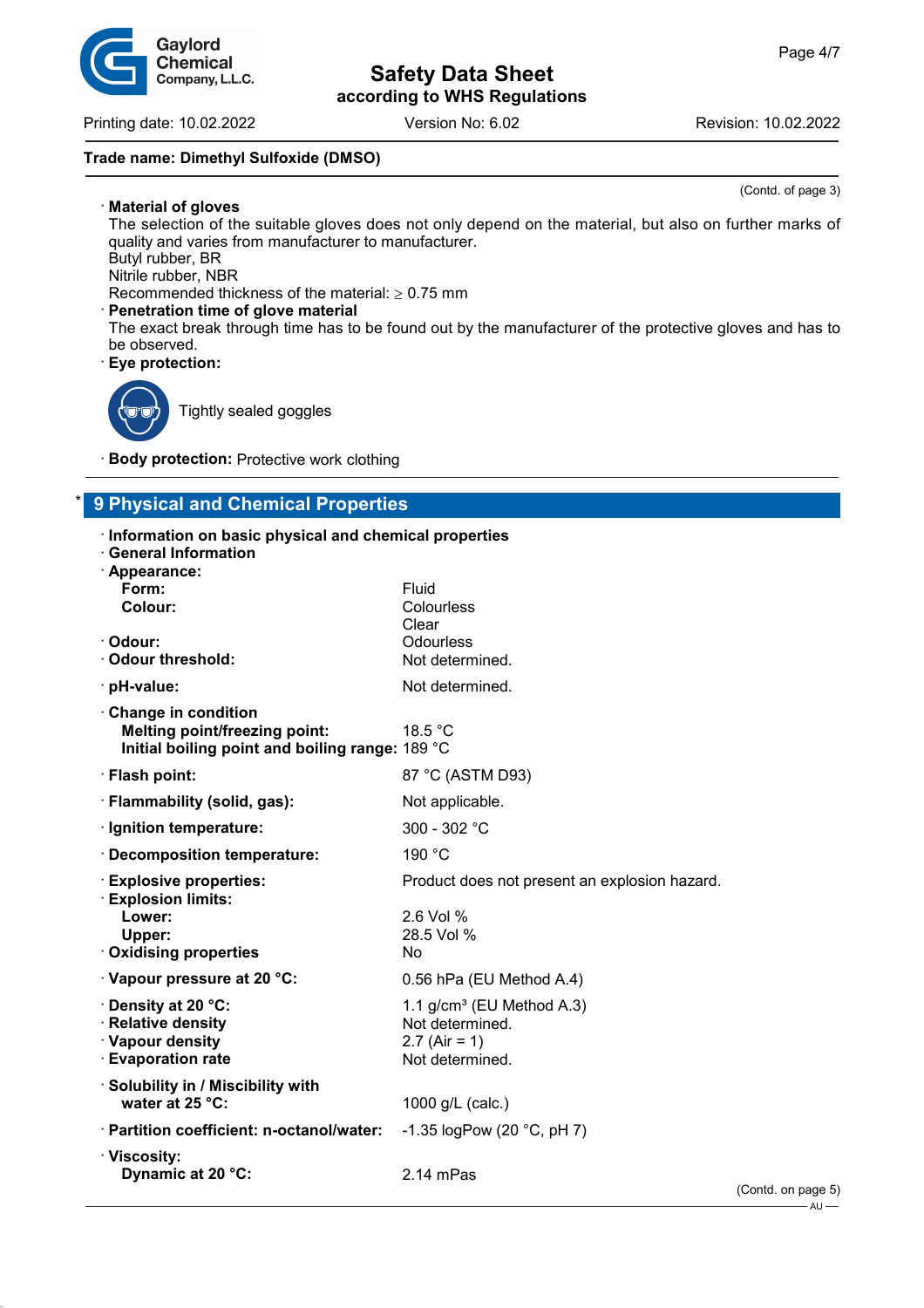

Printing date: 10.02.2022 Version No: 6.02 Revision: 10.02.2022

### **Trade name: Dimethyl Sulfoxide (DMSO)**

**Kinematic:** Not determined.

(Contd. of page 4)

· **Other information** No further relevant information available.

## **10 Stability and Reactivity**

- · **Reactivity** No further relevant information available.
- · **Chemical stability** No decomposition if used and stored according to specifications.
- · **Thermal decomposition / conditions to be avoided:**
- No decomposition if used according to specifications.
- To avoid thermal decomposition do not overheat.
- · **Possibility of hazardous reactions** No dangerous reactions known.
- · **Conditions to avoid** Keep away from heat and direct sunlight.
- · **Incompatible materials:**
- Strong oxidizing agents
- **Perchlorates**
- · **Hazardous decomposition products:** No dangerous decomposition products known.

## **11 Toxicological Information**

### · **Information on toxicological effects**

· **Acute toxicity** Based on available data, the classification criteria are not met.

### · **LD/LC50 values relevant for classification:**

| Oral | LD50 28300 mg/kg (Rat) (OECD Guideline 401)                                   |
|------|-------------------------------------------------------------------------------|
|      | Dermal $ LD50 $ 40000 mg/kg (Rat)                                             |
|      | Inhalative   LC0   > 5.33 mg/L (Rat) (OECD Guideline 403, inhalation: vapour) |
|      | 14 h                                                                          |

- · **Primary irritant effect:**
- · **Skin corrosion/irritation**
- No irritant effect.
- Based on available data, the classification criteria are not met.
- · **Serious eye damage/irritation**
- No irritant effect.
- Based on available data, the classification criteria are not met.
- · **Respiratory or skin sensitisation** Based on available data, the classification criteria are not met.
- · **Additional toxicological information:** When used and handled according to specifications, the product does not have any harmful effects to our experience and the information provided to us.
- The substance is not subject to classification according to the latest version of the EU lists.
- · **CMR effects (carcinogenity, mutagenicity and toxicity for reproduction)** Ames and/or Micronucleus Test: negative
- · **Germ cell mutagenicity** Based on available data, the classification criteria are not met.
- · **Carcinogenicity** Based on available data, the classification criteria are not met.
- · **Reproductive toxicity** Based on available data, the classification criteria are not met.
- · **STOT-single exposure** Based on available data, the classification criteria are not met.
- · **STOT-repeated exposure** Based on available data, the classification criteria are not met.
- · **Aspiration hazard** Based on available data, the classification criteria are not met.

## **12 Ecological Information**

### · **Toxicity**

| · Aquatic toxicity:                                                               |   |  |
|-----------------------------------------------------------------------------------|---|--|
| LC50 (96h) (static) $\vert$ > 25000 mg/L (Fish) (OECD Guideline 203, Danio rerio) |   |  |
| l nominal                                                                         | . |  |

 $-$  AU -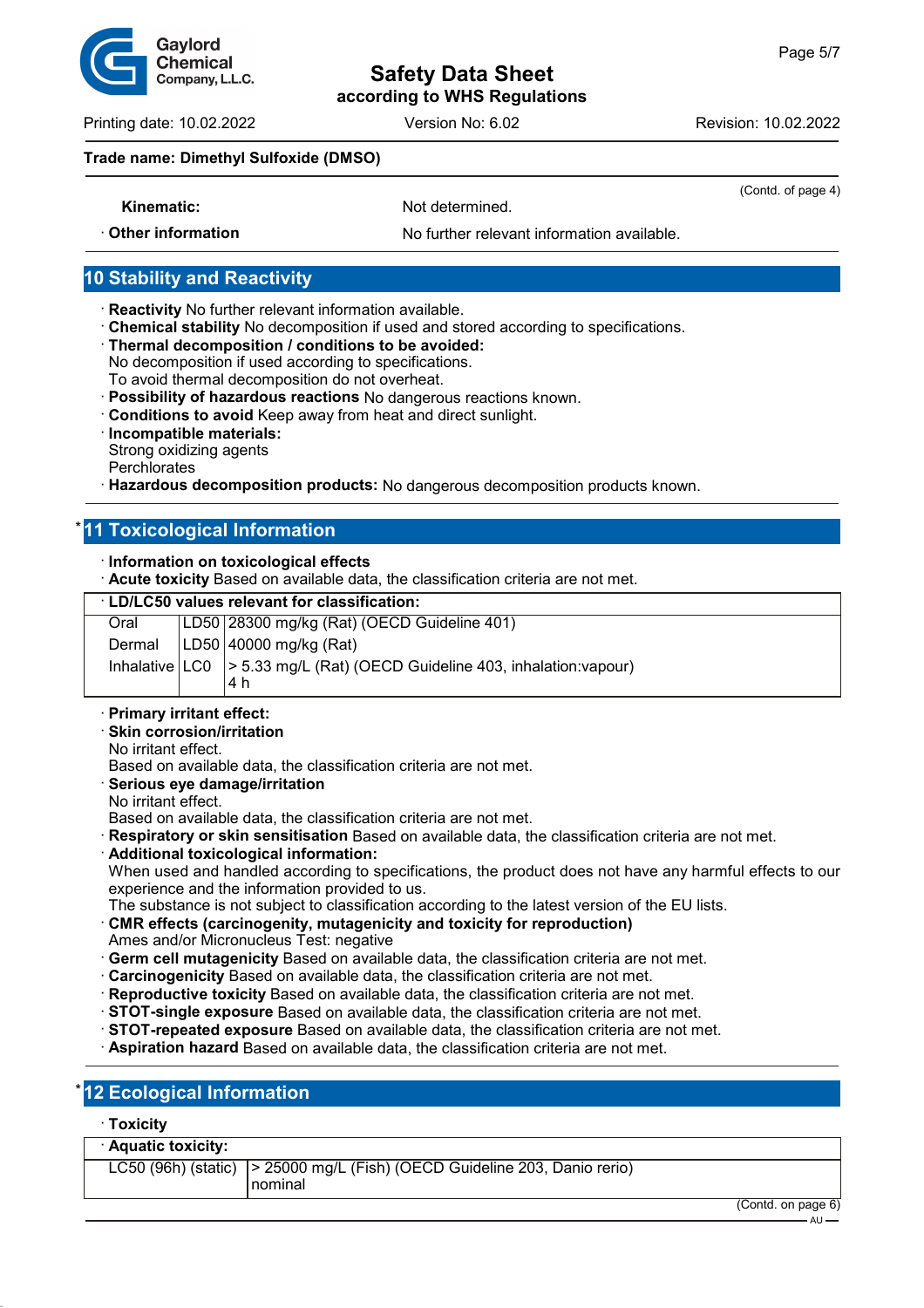Printing date: 10.02.2022 Version No: 6.02 Revision: 10.02.2022

### **Trade name: Dimethyl Sulfoxide (DMSO)**

| , סטוווע. טו payc                                                                              |
|------------------------------------------------------------------------------------------------|
| EC50 (48h) (static) 24600 mg/L (Daphnia) (OECD Guideline 202, Daphnia magna)                   |
| EC50 (0,5h) (static)   10 - 100 mg/L (Bacteria) (ISO 8192, activated sludge)                   |
| EC50 (72h) (static)   17000 mg/L (Algae) (OECD Guideline 201, Pseudokirchneriella subcapitata) |
| <u>nominal</u>                                                                                 |

- · **Persistence and degradability** Not readily biodegradable 31 % (28 d, OECD Guideline 301D)
- · **Behaviour in environmental systems:**
- · **Bioaccumulative potential**

Due to the distribution coefficient n-octanol/water an accumulation in organisms is not expected. 3.16 BCF (QSAR)

- · **Mobility in soil** 0.64 log Koc (QSAR)
- · **Other adverse effects** No further relevant information available.

## **13 Disposal considerations**

- · **Waste treatment methods**
- · **Recommendation:** Must be specially treated adhering to official regulations.
- · **Uncleaned packaging**
- · **Recommendation:** Disposal must be made according to official regulations.
- · **Recommended cleansing agents:** Water, if necessary together with cleansing agents.

| <b>14 Transport information</b>                                                                                   |                                                                         |  |  |  |
|-------------------------------------------------------------------------------------------------------------------|-------------------------------------------------------------------------|--|--|--|
| $\cdot$ UN-Number<br>· ADG, IMDG, IATA<br>$\cdot$ UN proper shipping name                                         | Void                                                                    |  |  |  |
| · ADG, IMDG, IATA<br>· Transport hazard class(es)                                                                 | Void                                                                    |  |  |  |
| · ADG, IMDG, IATA<br>· Class<br>$\cdot$ Packing group                                                             | Void                                                                    |  |  |  |
| · ADG, IMDG, IATA<br>· Environmental hazards:                                                                     | Void<br>No.                                                             |  |  |  |
| $\cdot$ Marine pollutant:<br>$\cdot$ Special precautions for user<br>· Transport in bulk according to Annex II of | Not applicable.                                                         |  |  |  |
| <b>MARPOL73/78 and the IBC Code:</b><br>· Transport/Additional information:                                       | Not applicable.<br>Not dangerous according to the above specifications. |  |  |  |
| · UN "Model Regulation":                                                                                          | Void                                                                    |  |  |  |

## **15 Regulatory information**

· **Safety, health and environmental regulations/legislation specific for the substance or mixture** · **Australian Inventory of Chemical Substances**

- · **Standard for the Uniform Scheduling of Medicines and Poisons** S4, S6
- · **Australia: Priority Existing Chemicals** Substance is not listed.
- · **New Zealand Inventory of Chemicals** Substance is listed.

· **Directive 2012/18/EU**

· **Named dangerous substances - ANNEX I** Substance is not listed.



 $(Contd of page 5)$